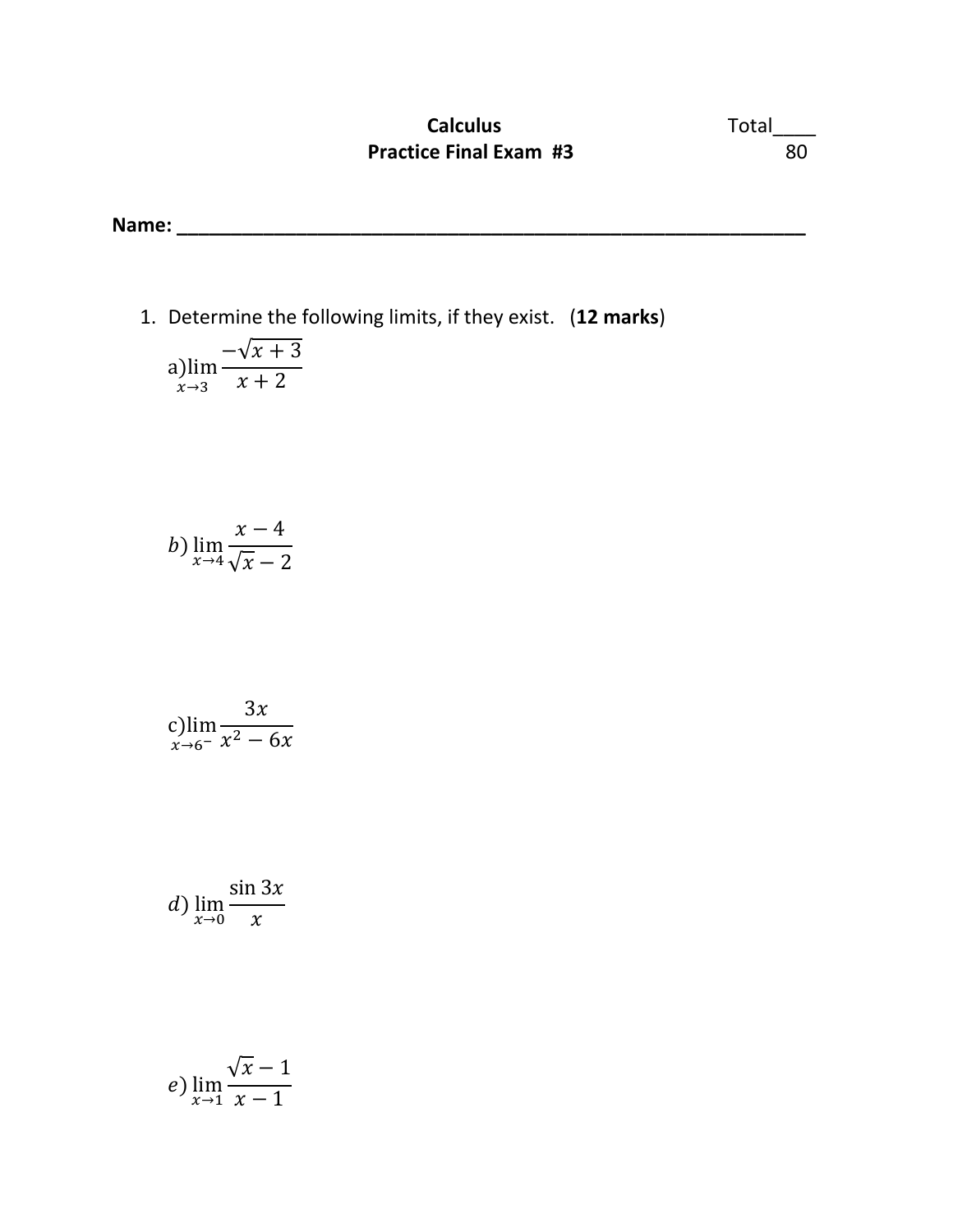$$
f) \lim_{x \to \infty} \frac{12x^2}{2x^3 - 6x}
$$

2. Determine the derivative of the following functions. **Do Not** simplify your answers. (**20 marks**) a)  $f(x) = (2x + 1)^3$ 

b) 
$$
y = x^2 - 7x + 4
$$

c) 
$$
f(x) = \sqrt{3x+1}
$$

d) 
$$
y = \frac{x^2+3}{2x-1}
$$

e) 
$$
f(x) = (x^2 - 1)^4 (2x + 1)^3
$$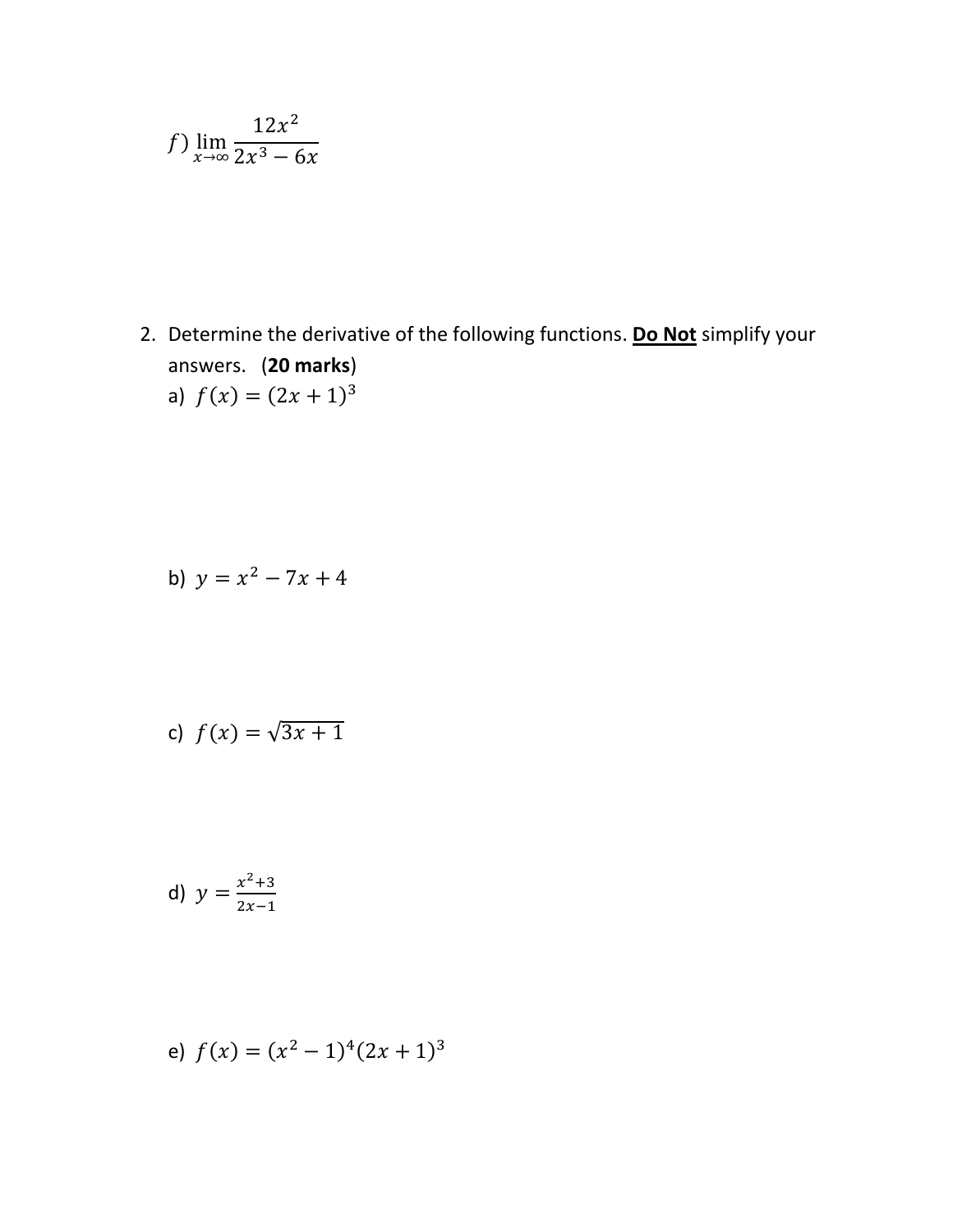f) 
$$
y = \sin(3x + 2\pi)
$$

g) 
$$
f(x) = e^{\frac{2x}{3}}
$$

h) 
$$
y = ln(2x + 2)
$$

i) 
$$
f(x) = 2 \sin x \cos x
$$

$$
y = \ln(\sin x)
$$

3. Determine 
$$
\frac{dy}{dx}
$$
 for  $2x^2y^2 = x^3 + y^3$  (3 marks)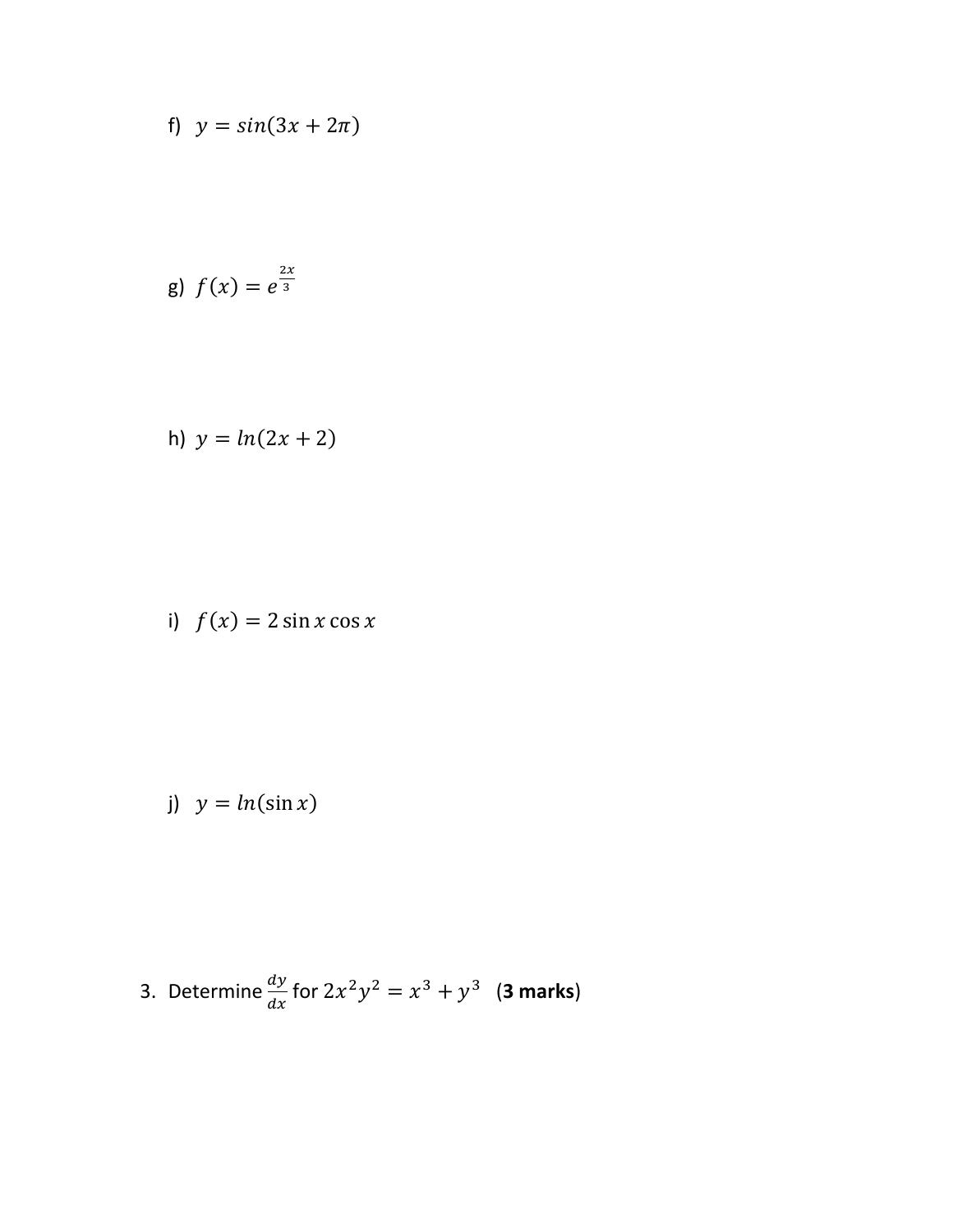4. Using the first derivative test, find the open intervals on which  $f(x)$  is increasing or decreasing. Find the coordinates of any local extrema.  $f(x) = 2x^3 - 3x^2$  (6 marks)

5. Find the open intervals on which  $f(x)$  is concave up or concave down. Find the coordinates of any inflection points  $f(x) = 16 + 4x + x^2 - x^3$  (**5 marks**)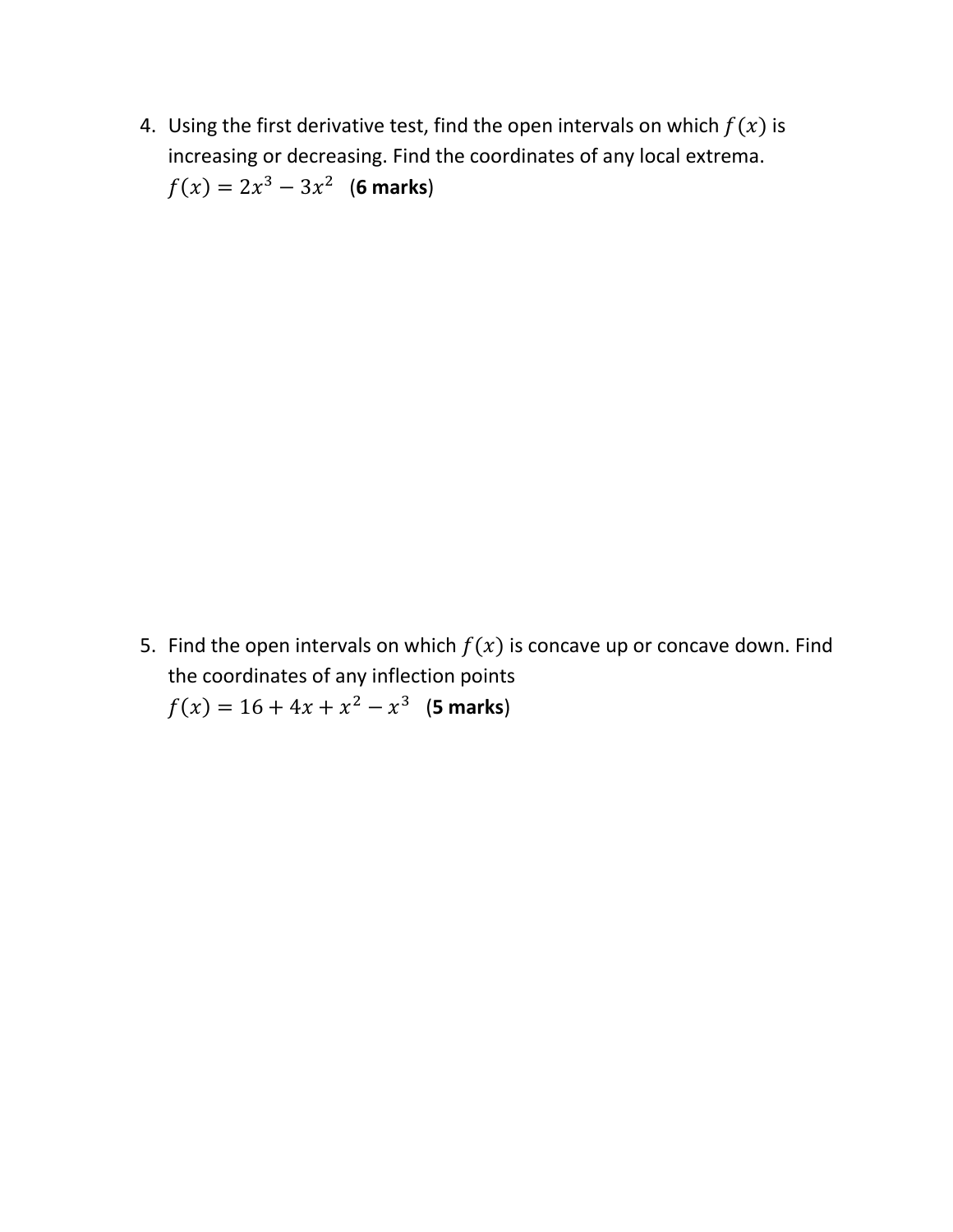6. Determine the equations of all vertical and horizontal asymptotes of  $f(x) = \frac{4x+5}{3-2x}$  $\frac{4x+3}{3-2x}$  (3 marks)

- 7. Solve any **three** of the following five problems (**15 marks**)
	- a) A stone is thrown downward from a cliff that is 80m high. Its height in metres after t seconds is:

 $h = 80 - 15t - 4.9t^2, t \ge 0.$ 

i) Find the initial velocity of the ball.

ii)Find how long it takes for the stone to hit the ground.

b) A snowball melts so that its surface area decreases at a rate of  $0.5cm<sup>2</sup>/min$ . Find the rate at which the radius decreases when the radius is 4cm.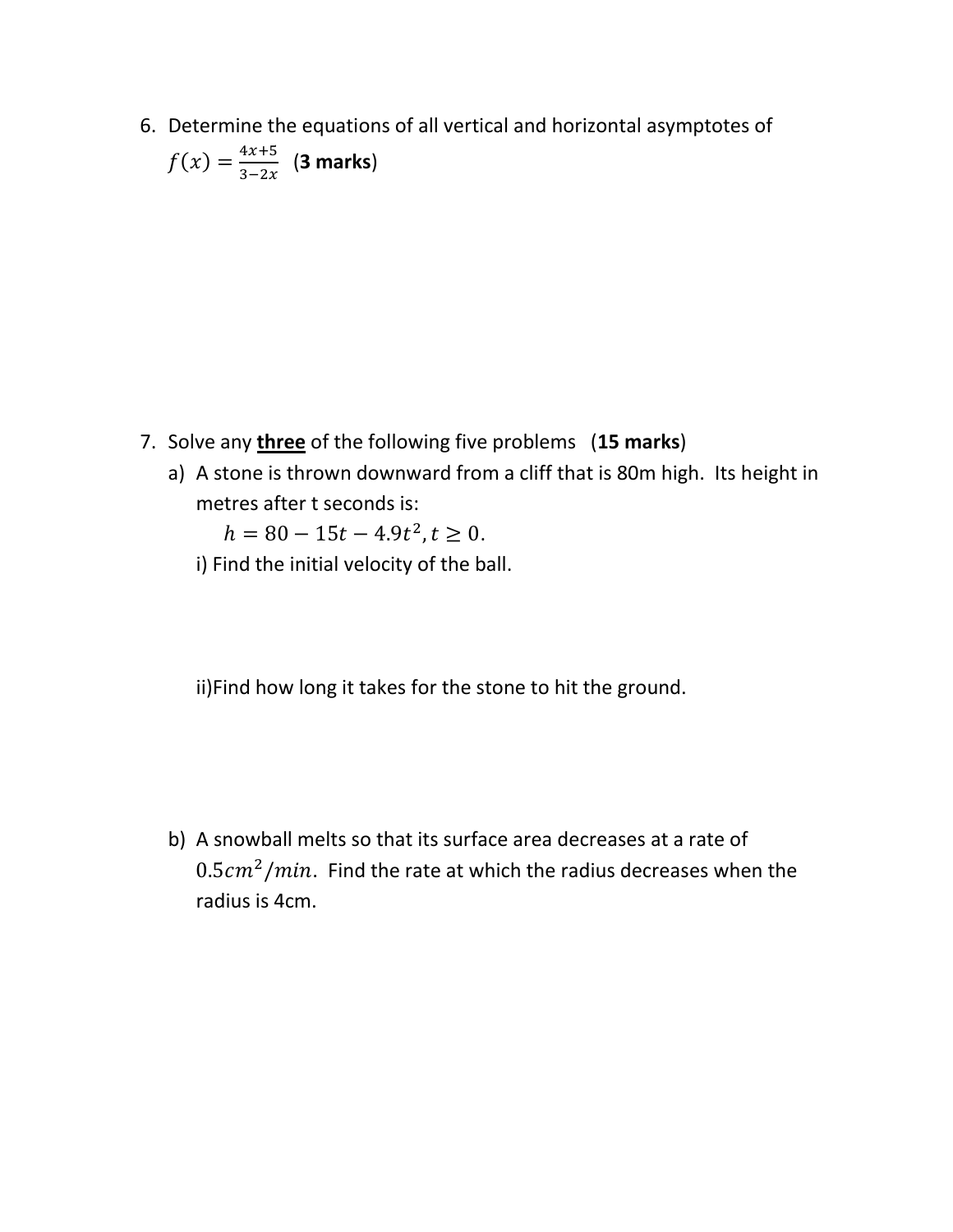c) A cracker box in the shape of a rectangular prism is to be constructed with a square base. The total capacity of the package must be  $1000cm<sup>3</sup>$ . What dimensions provide the minimum surface area?

d) A typical automotive battery has six cells divided into six rectangles side by side in a one by 6 pattern. What dimensions will give the smallest total wall length with a total area of 390  $cm^3$ .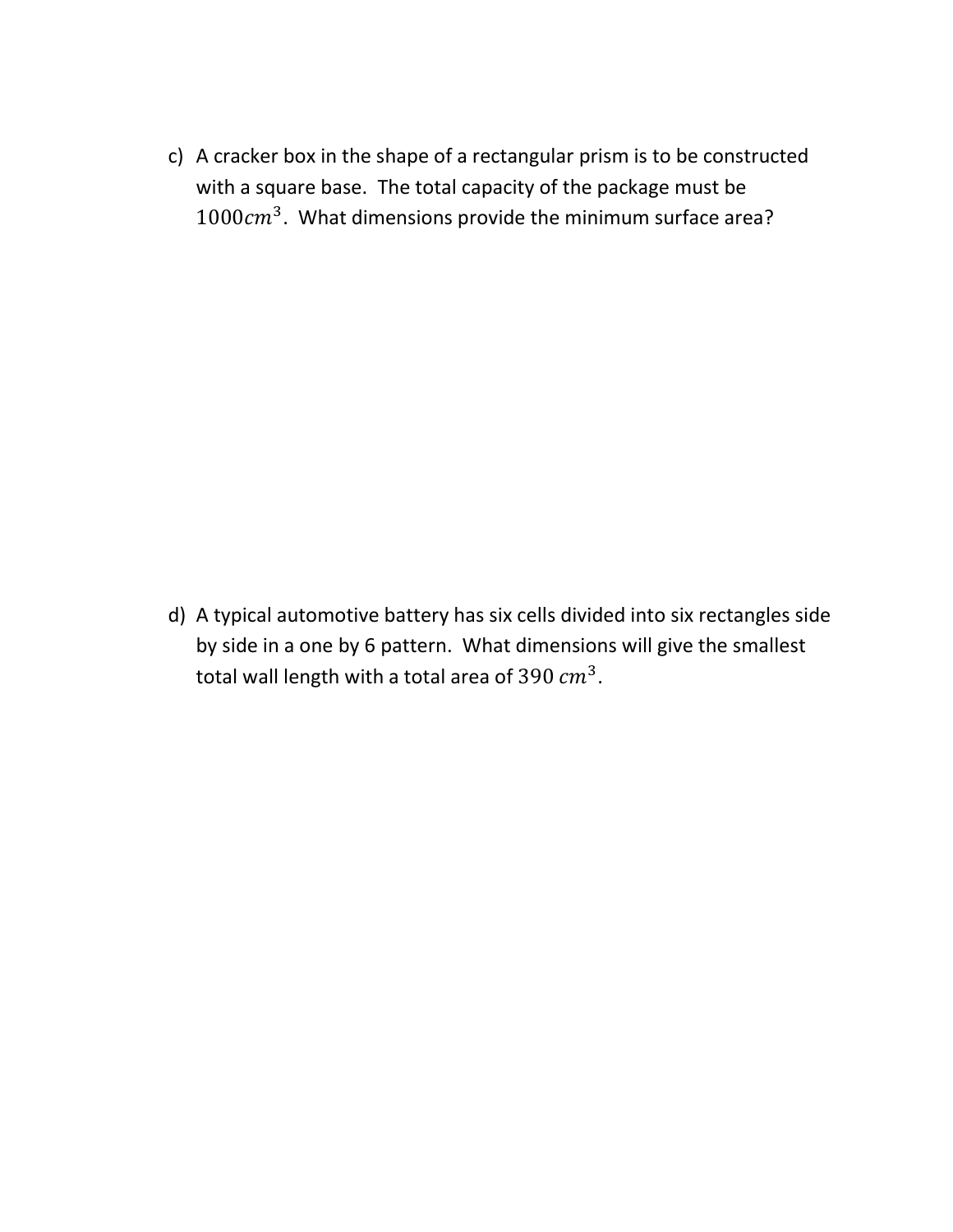e) A 10ft ladder leans against a vertical wall. If the bottom of the ladder is pulled away from the wall at a rate of 2ft/sec, at what rate is the top of the ladder sliding down the wall when the top if 8ft from the ground?

8. Determine the following indefinite integrals by sight **(6 marks)**

a) 
$$
\int \left(2x - \frac{1}{2x}\right) dx
$$

b)  $\int (\sin 2x + 2 \cos x) dx$ 

c)  $\int (\sqrt{x} + \sqrt[3]{x}) dx$